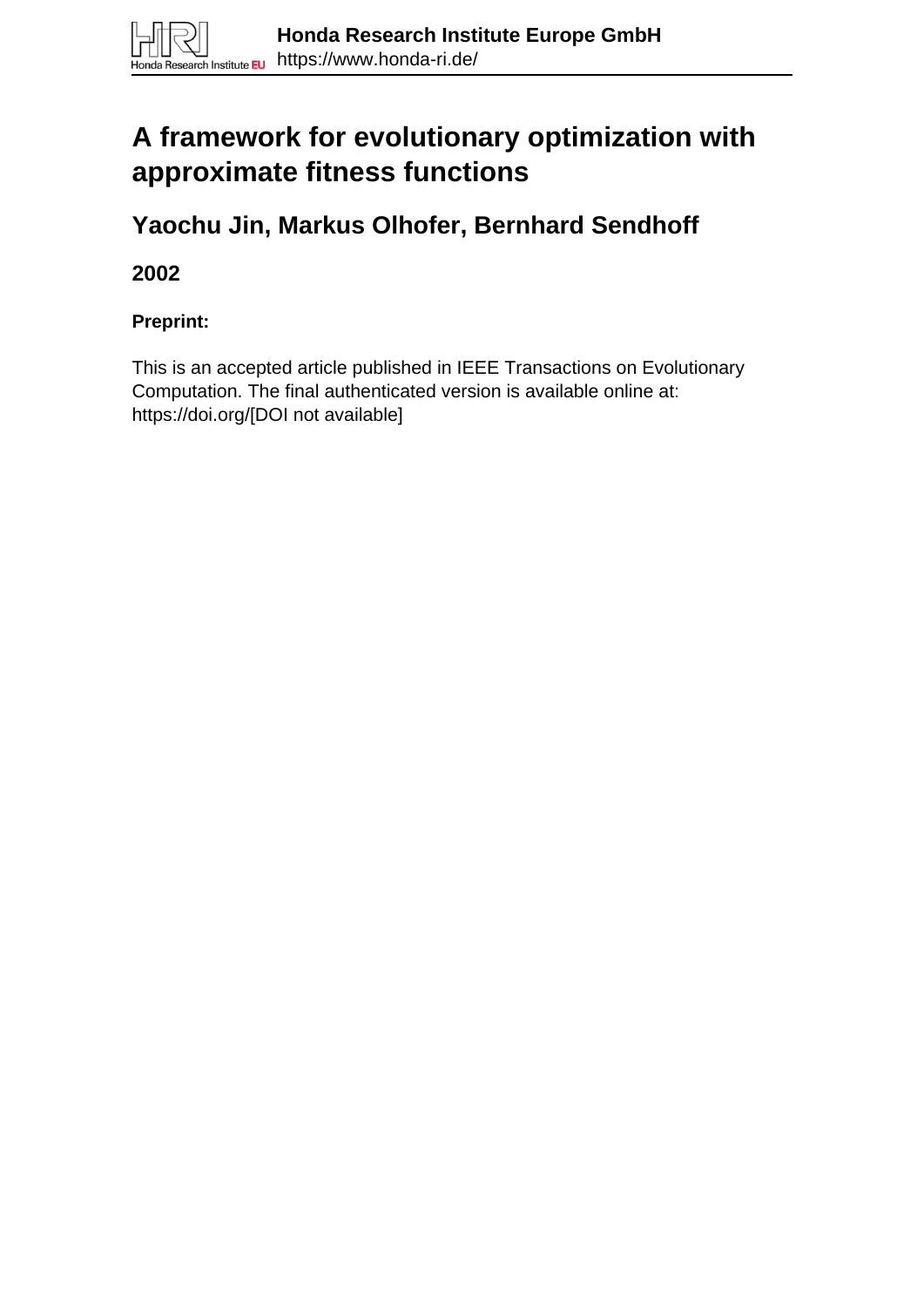# A Framework for Evolutionary Optimization With Approximate Fitness Functions

Yaochu Jin*, Senior Member, IEEE*, Markus Olhofer, and Bernhard Sendhoff*, Member, IEEE*

*Abstract—***It is not unusual that an approximate model is needed for fitness evaluation in evolutionary computation. In this case, the convergence properties of the evolutionary algorithm are unclear due to the approximation error of the model. In this paper, extensive empirical studies are carried out to investigate the convergence properties of an evolution strategy using an approximate fitness function on two benchmark problems. It is found that incorrect convergence will occur if the approximate model has false optima. To address this problem, individual- and generation-based evolution control are introduced and the resulting effects on the convergence properties are presented. A framework for managing approximate models in generation-based evolution control is proposed. This framework is well suited for parallel evolutionary optimization, which is able to guarantee the correct convergence of the evolutionary algorithm, as well as to reduce the computation cost as much as possible. Control of the evolution and updating of the approximate models are based on the estimated fidelity of the approximate model. Numerical results are presented for three test problems and for a aerodynamic design example.**

*Index Terms—***Approximate fluctuations, evolutionary computation, fitness functions, optimization.**

#### I. INTRODUCTION

**E** VOLUTIONARY algorithms are known to be robust optimizers that are well suited for discontinuous and multimodal objective functions [1], [2]. For this reason, evolutionary algorithms have been applied successfully to a variety of complicated real-world applications, such as aerodynamic design optimization [3], [4], circuit design [5], routing [6], and scheduling [7]. One essential difficulty in employing evolutionary algorithms in such applications is the huge time consumption due to the high complexity of performance analyses for fitness evaluation and the large number of evaluations needed in the evolutionary optimization. To address this problem, approximate models that are computationally efficient are often used to reduce the computation time.

Another important area of evolutionary computation in which approximate models can play an important role is interactive evolutionary computation [8]. In interactive evolutionary computation, there is no explicit fitness function, and the fitness evaluation is performed directly by a human expert. Interactive evolutionary computation has found a wide range of applications, such as graphics and art design [9], music generation [10], and layout design [11]. As pointed out in [8], the main difficulty in interactive evolution is how to relieve the fatigue of the

The authors are with the Future Technology Research, Honda R&D Europe, 63073 Offenbach/Main, Germany (e-mail: yaochu.jin@de.hrdeu.com).

Publisher Item Identifier 10.1109/TEVC.2002.800884.

involved human. One solution to this problem is the introduction of an approximate model that can model the process of the human's evaluation. In [12], a neural network has been used to model the behavior of the human to reduce human fatigue.

In addition, approximate models can also be used to smooth the rough fitness functions and thus prevent the evolutionary algorithm from stagnating in a local optimum [13], [14]. In these papers, the performance of evolutionary algorithms has been improved for a number of multimodal test functions by combining local search techniques with approximate models.

Several methods have been developed for constructing approximate models. One widely used method in design engineering is the response surface methodology, which uses low-order polynomials and the least square estimation [15]. A more statistically sound method is the Kriging model, which is also known as the design and analysis of computer experiments (DACE) model [16]. In this method, a global polynomial approximation is combined with a local Gaussian process and the maximum likelihood measure is used for parameter estimation. Artificial neural networks, including multilayer perceptrons (MLP) and radial basis function networks (RBFN), have also been employed to build approximate models for evolutionary optimization. A comprehensive review of different approximation concepts is provided in [17] and a comparison of the different techniques can be found in [18]–[20].

However, it is generally difficult to get a model with sufficient approximation accuracy, mainly due to the lack of data and the high dimensionality of many real-world problems. Therefore, approximate models often have large approximation errors and can even introduce false optima. In this case, the evolutionary algorithm with approximate models for fitness evaluation may converge incorrectly [21] and measures must be taken to guarantee that the solution discovered is optimal or near-optimal. In optimization, the use and manipulation of approximate models is usually referred to as model management. In [22], a framework for managing approximate models was proposed based on the classical trust-region methods [23], [24]. An extension of this work was reported in [25]. One main feature of the framework for managing approximate models is the strong interplay between the optimization and the fidelity of the approximate model based on the trust-region method, which ensures that the search process converges to a reasonable solution of the original problem.

Managing approximate models in optimization based on evolutionary algorithms has not received much attention, although the idea of using different levels of approximation in evolutionary algorithms can be traced back to 1960s [26]. Most methods for using an approximate model for fitness

Manuscript received November 8, 2000; revised October 1, 2001.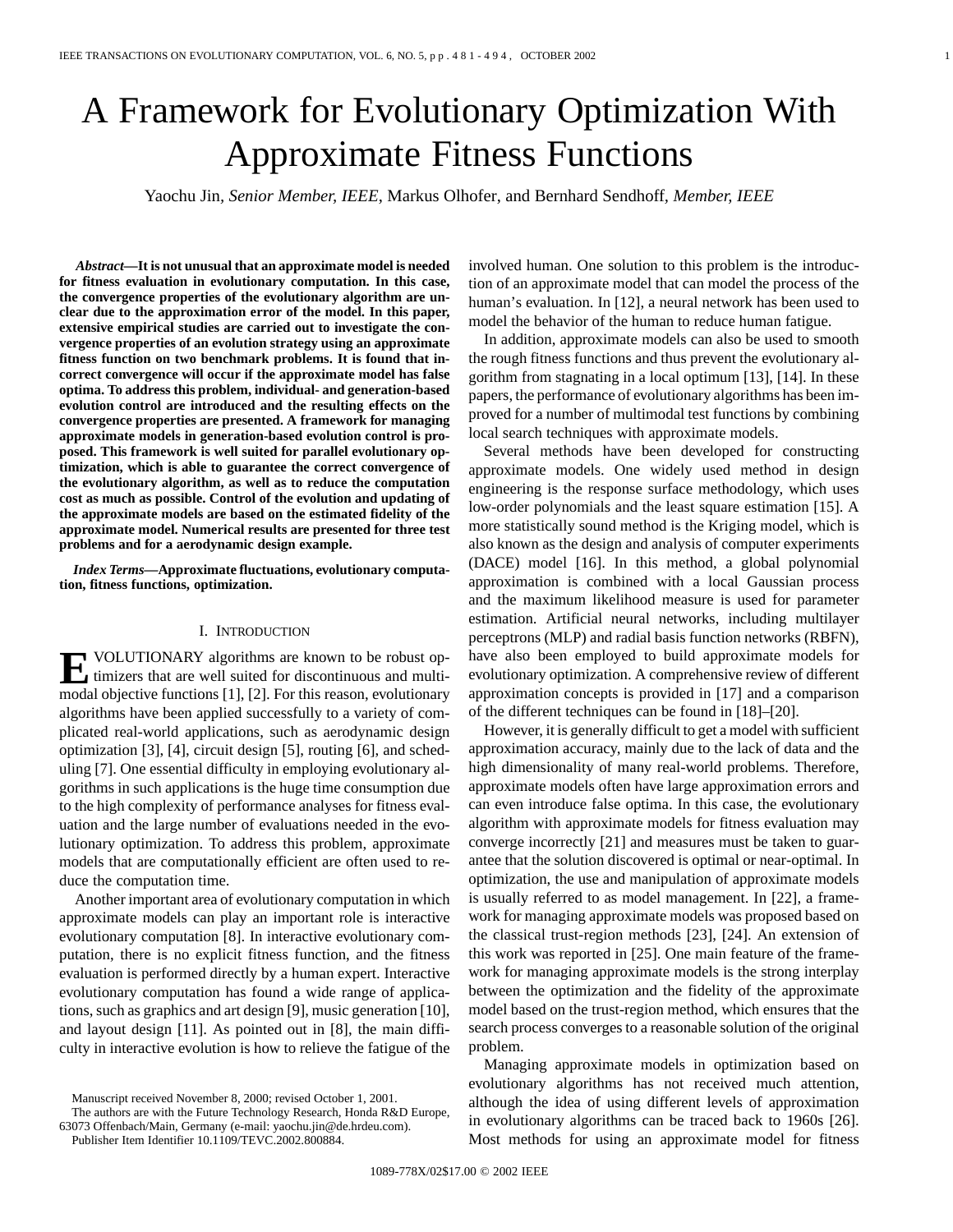evaluations assume that the approximate model is correct and the evolutionary algorithm will converge to a global or near-optimal solution. Under this assumption, the most straightforward approach is to use an approximate model or a reduced model during the entire evolutionary optimization process [27], [28]. These methods can only be successful when the approximate model is globally correct. In [29], a heuristic convergence criterion is used to determine when the approximate model must be updated. The basic idea is that the convergence of the search process should be stable, which means that the change of the best solution should not be larger than a user-defined value. An assumption is that the first sets of data points are at least weakly correlated with the global optimum of the original problem, which is not necessarily true for high-dimensional systems. In another approach [30], the original fitness function is employed in every  $k$  generations. That is to say, the approximate model is used for k generations and in the  $(k + 1)$ th generation, the original fitness function is used and the data obtained from this generation are used to update the approximate model. As shown in [21], the evolution process may become very unstable if there is a large discrepancy between the approximate model and the original fitness function. In [31], a neural network is trained with some initial samples to approximate the NK **(AU: PLS. DEFINE NK)** model [32]. During evolution, the fittest individual in the current population is evaluated on the original fitness function once in every 50 generations. This individual then replaces the one with the lowest fitness in the training set, and the neural network is retrained. It is found that the evolutionary algorithm is misled by the neural network model when the complexity of the original fitness landscape is high. A similar method has been used in [33], where the best individual is reevaluated using the original fitness function in every generation.

An approach to coupling approximate models with evolutionary algorithms is proposed in [34] in an attempt to balance the concern of optimization with that of the design of experiments. The main idea is to maintain the diversity of the individuals and to select those data points that are not redundant for model updating (on-line learning). In this method, the decision of when to carry out the online learning of the approximate model is simply based on a prescribed generation delay. The common weakness in the above methods is that neither the convergence of the evolutionary algorithm with approximate fitness functions (correct convergence is assumed) nor the issue of model management is addressed.

In this paper, the convergence property of the evolutionary algorithms with approximate fitness evaluation is first investigated on two benchmark problems. We show that incorrect convergence occurs when the approximate fitness function has false optima [21]. A large network error that is uniform over the whole search space does not pose a problem. However, if the error significantly depends on the local topology, false minima can occur and the optimization process can be misled by the neural network model. To improve the convergence of the evolutionary algorithm, we introduce the concept of *evolution control*, in which the evolution proceeds based on fitness evaluations using not only the approximate fitness model, but also the original fitness function. There are two possibilities to combine the original fitness function with the approximate fitness function. In the first approach, a certain number of individuals within a generation are evaluated with the original fitness function. Such individuals are called *controlled individuals*. The second approach is to introduce *controlled generations*, which means that in every M generations,  $N(N \leq M)$  generations are controlled. In a controlled generation, all individuals are evaluated with the original fitness function. The most important question is how many individuals or how many generations should be controlled to guarantee the correct convergence of an evolutionary algorithm when false optima are present in the approximate fitness function. To answer this question, simulations have been carried out on the Ackley function [35] and the Rosenbrock function [36], which have been studied widely in the field of evolutionary computation.

Based on these empirical studies, a framework for model management in generation-based evolution control is proposed. Generally, generation-based evolution control is more suitable when the evaluation of the fitness function is implemented in parallel. The main idea is that the frequency at which the original function is called and the approximate model is updated should be determined by the local fidelity of the approximate model. By local fidelity, we mean the fidelity of the model for the region where the current population is located. The lower the model fidelity, the more frequently the original function should be called and the approximate model should be updated. Since it is virtually impossible to build a globally correct approximate model for problems with a large dimensionality of the design space, a local model is of more practical importance. With this strategy, the computational cost can be reduced as much as possible while the correct convergence of the evolutionary algorithm can still be guaranteed.

An evolution strategy with covariance matrix adaptation (CMA) [37] is adopted in this work because the algorithm converges very quickly and because it allows us to take advantage of the self-adaptation of the covariance matrix in online training of the neural network model. The basic idea is that the new data points that lie along the direction in which the evolutionary algorithm proceeds should be given larger weight in online learning. Interestingly, the rough information on the directions to search is contained in the covariance matrix. Results from the benchmark problems show that better performance can be achieved when the covariance matrix is used to weight the new samples in online learning.

The remainder of the paper is organized as follows. Section II presents the evolution strategy along with an explanation of the covariance matrix adaptation. The parallel implementation of the evolutionary algorithm is also described briefly. In Section III, the convergence of the evolutionary algorithm with approximate fitness functions is investigated empirically on the Ackley function and the Rosenbrock function. Based on these results, two approaches to evolution control are suggested for improving the convergence of the evolutionary algorithm with approximate fitness functions. A framework for evolutionary optimization with approximate fitness functions is proposed in Section IV, which includes the control strategy, the determination of the frequency for evolution control and online learning, as well as the weighted learning algorithm on the basis of the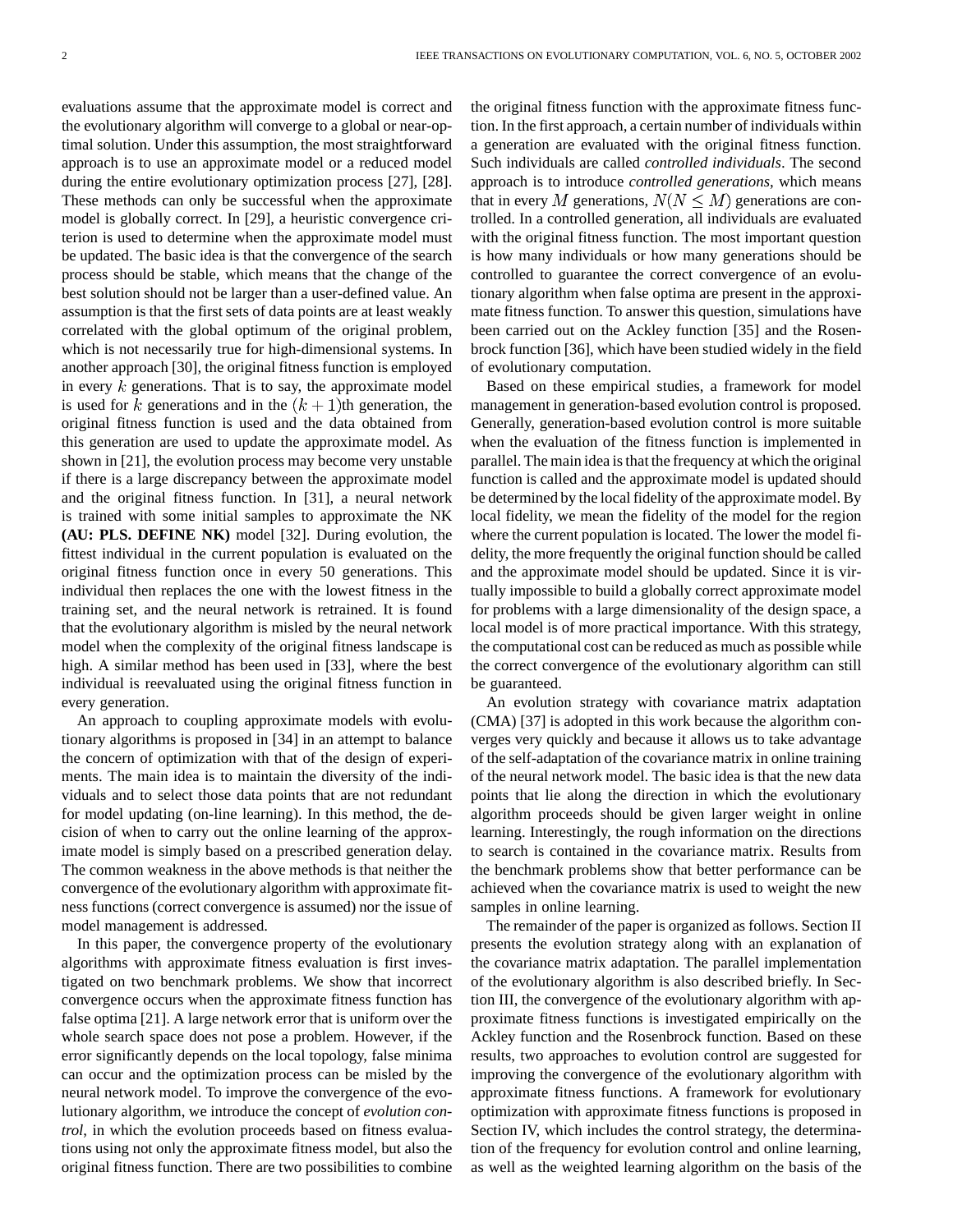covariance matrix. This framework is employed on three benchmark problems and a real-world application. In the application, neural network models are used to approximate the computationally very intensive computational fluid dynamics (CFD) analyses. With the help of the proposed model management framework, the performance of the evolutionary optimization has been improved significantly with the same number of CFD evaluations. The final optimal design of the blade is verified by CFD simulations.

#### II. EVOLUTION STRATEGY AND ITS PARALLEL IMPLEMENTATION

#### *A. Evolution Strategy With Covariance Matrix Adaptation*

The canonical evolution strategy  $(ES)$  operates on an *n*-dimensional vector  $\vec{x} \in \mathbb{R}^n$ . The main operator in ES is the mutation operator. However, unlike in the canonical genetic algorithm (GA) [1], but similar to evolutionary programming (EP) [38], the mutation operator obtains a direction during search due to the self-adaptation of the strategy parameters. The combination of the genotypes from different parents, carried out by the recombination operator in ES or the crossover operator in GA, usually plays a less significant role or is omitted completely as in this study.<sup>1</sup> The ES is typically combined with a deterministic selection method, either with elitism, i.e.,  $(\mu + \lambda)$ -ES, or without elitism, i.e.,  $(\mu, \lambda)$ -ES. At the same time, the combination with other selection methods, e.g., EP tournament selection, has been reported to be successful [39]. In this work, we applied the  $(\mu, \lambda)$ -ES, thus  $\mu$  new individuals were only selected from the  $\lambda$  offspring.

The canonical ES can be described as follows [40]:

$$
\vec{x}(t) = \vec{x}(t-1) + \vec{\tilde{z}} \tag{1}
$$

$$
\sigma_i(t) = \sigma_i(t-1) \exp(\tau'z) \exp(\tau z_i), \quad \forall i \in \{1, \dots, n\} \quad (2)
$$

$$
\vec{x}, \vec{\tilde{z}} \in \mathbb{R}^n, \quad z_i, z \sim N(0, 1); \quad \vec{\tilde{z}} \sim N(\vec{0}, \vec{\sigma}(t)^2) \quad (3)
$$

where  $\vec{x}$  is the parameter vector to be optimized and  $\tau$ ,  $\tau'$  and  $\sigma_i$ are the strategy parameters. The values for  $\tau$  and  $\tau'$  are usually fixed to

$$
\tau = \left(\sqrt{2\sqrt{n}}\right)^{-1}, \quad \tau' = \left(\sqrt{2n}\right)^{-1}.
$$
 (4)

The  $z_i$ , z, and  $\vec{\tilde{z}}$  are normally distributed random numbers and a random number vector, respectively, which characterize the mutation exercised on the strategy and the objective parameters. The  $\sigma_i$  are also called step sizes and are subject to selfadaptation, as shown in (2). Since they define the variances  $\sigma_i^2$ of the normal probability distribution (3) for the mutation in (1), they stochastically define a direction and a step size of the search process in the  $n$ -dimensional space. However, arbitrary directions can only be represented by correlated mutations, i.e., the covariance matrix of the normal distribution should have nonzero off-diagonal elements. Such correlated mutations are realized by the covariance matrix adaptation (CMA) algorithm that is outlined in the remainder of this section.

<sup>1</sup>In the design optimization experiments described in Section V, the recombination operator turned out to not be beneficial.

The derandomized CMA [37] differs from the standard ES mainly in three respects.

1) In order to reduce the stochastic influence on the self-adaptation, only one stochastic source is used for the adaptation of both objective and strategy parameters. In the derandomized approach [41], the *actual* step size in the objective parameter space is used to adapt the strategy parameter. Therefore, the self-adaptation of the strategy parameters depends more directly on the local topology of the search space. In the case of the adaptation of one strategy parameter, this can be written as:

$$
\sigma(t) = \sigma(t-1) \exp\left(\frac{1}{d}(|\vec{z}| - E[|N(\vec{0}, \vec{1})|])\right) \tag{5}
$$

$$
\vec{x}(t) = \vec{x}(t-1) + \sigma(t)\vec{z}, \quad \vec{z} \sim N(\vec{0}, \vec{1})
$$
(6)

where parameter  $d$  is used to regulate the adaptation. Therefore, in the derandomized approach, the *actual* step size in the objective parameter space is used to adapt the strategy parameter. This results in the following simple, but successful, effect. If the mutation was larger than expected  $(|\vec{z}| > E[|N(\vec{0}, \vec{1})|])$ , then the strategy parameter is increased. This ensures that if this larger mutation was successful, i.e., the individual was selected, then in the next generation such a larger mutation is likely to occur again, because  $\sigma(t)$  was increased. The same argumentation holds if  $(|\vec{z}| < E[|N(0,1)|]).$ 

2) The second aspect is the introduction of the cumulative step-size adaptation. Whereas the standard evolution strategy extracts the necessary information for the adaptation of the strategy parameters from the population (ensemble approach), the cumulative step-size adaptation relies on information collected during successive generations (time averaged approach). This leads to a reduction of the necessary population size. The cumulation of steps was termed *evolution path* by Ostermeier and Hansen [37] and is expressed formally as

$$
\vec{s}(t) = (1 - c)\vec{s}(t - 1) + c_u \vec{z}.
$$
 (7)

The factor  $c$  determines the length of the evolution path, and the factor  $c_u = \sqrt{c(2-c)}$  is needed for normalization, which can be seen by calculating the variance of  $\vec{s}(t)$ in the limit  $t \to \infty$ .

3) In the CMA algorithm, the full covariance matrix  $C$  of the probability density function

$$
f(\vec{z}) = \frac{\sqrt{\det(\mathbf{C}^{-1})}}{(2\pi)^{n/2}} \exp\left(-\frac{1}{2}(\vec{z}^T \mathbf{C}^{-1} \vec{z})\right)
$$
(8)

is adapted for the mutation of the objective parameter vector. The following description of the CMA algorithm follows the one given in [42] details of the implementation can be found in [43]. If the matrix B satisfies  $C =$  $\boldsymbol{B}\boldsymbol{B}^T$  and  $z_i \sim N(0, 1)$ , then  $\boldsymbol{B}\vec{z} \sim N(\vec{0}, \boldsymbol{C})$ . The adaptation of the objective vector is given by

$$
\vec{x}(t) = \vec{x}(t-1) + \delta(t-1)\mathbf{B}(t-1)\vec{z}, \quad z_i \sim N(0,1) \quad (9)
$$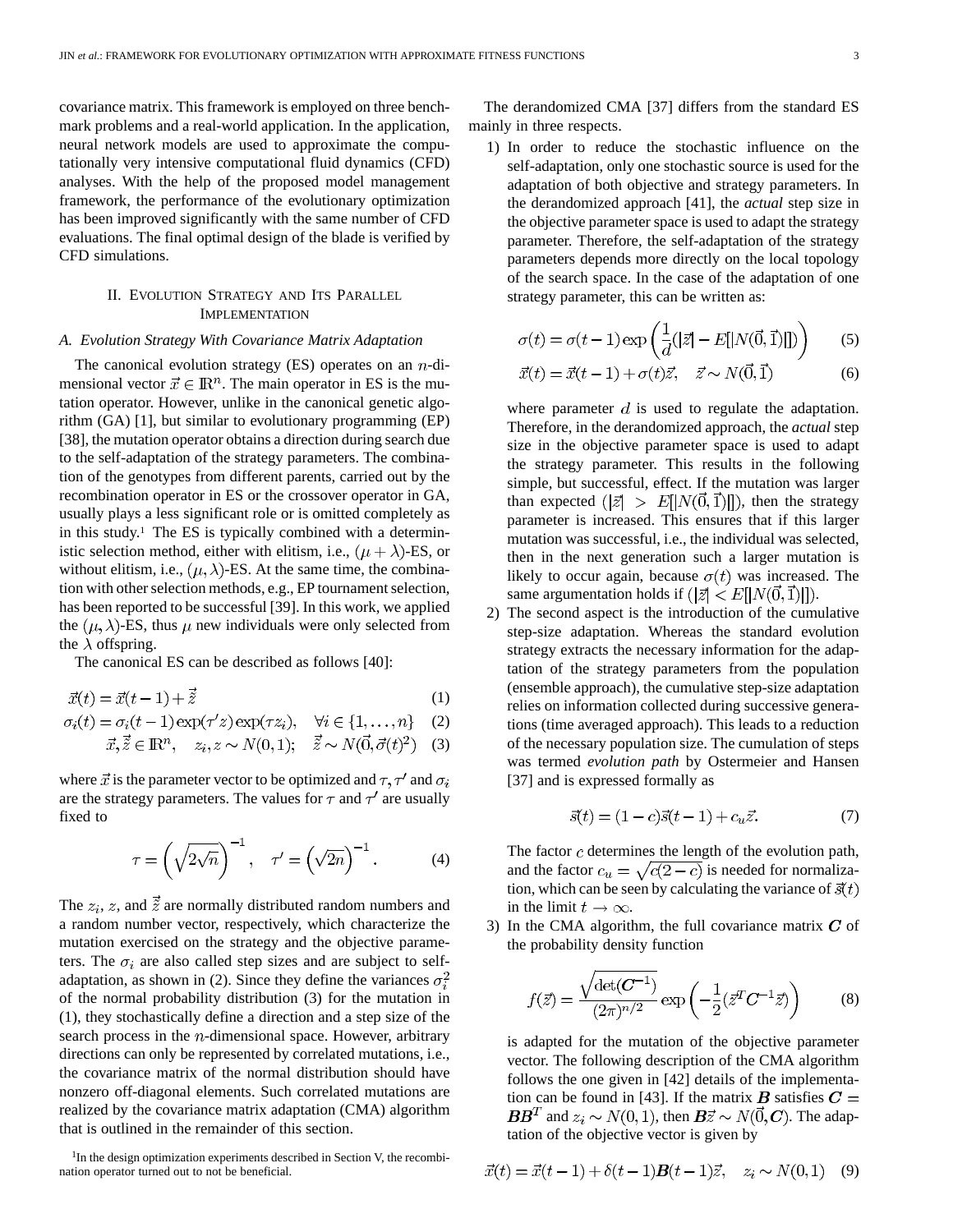where  $\delta$  is the overall step size. The adaptation of the covariance matrix is implemented in two steps using the cumulative step-size approach ( $c_{\text{cov}} \in (0,1)$  and  $c \in (0,1)$ ) determine the influence of the past during cumulative adaptation)

$$
\vec{s}(t) = (1 - c)\vec{s}(t - 1) + c_u \mathbf{B}(t - 1)\vec{z} \tag{10}
$$

$$
C(t) = (1 - c_{\text{cov}})C(t - 1) + c_{\text{cov}}\vec{s}(t)\vec{s}^T(t). \qquad (11)
$$

The next step is to determine the matrix  $\bf{B}$  from  $\bf{C}$ . Since  $\mathbf{C} = \mathbf{B}\mathbf{B}^T$  is not sufficient to derive  $\mathbf{B}$ , we choose the eigenvectors of  $C$  as column vectors of  $B$ . The reason is that in the last step the overall step-size  $\delta$  has to be adapted. In order to perform this adaptation, we have to know the expected length of the cumulative vector  $\vec{s}_{\delta}$ . Therefore, the variation vector, which depends on **B**, should be  $N(\vec{0}, \vec{1})$  distributed. This can be realized by normalizing the column vectors of  $\bf{B}$  by the square root of the corresponding eigenvalues, which yields the matrix  $B_{\delta}$ , if the column vectors of **B** are the eigenvectors of **C**. Finally, the adaptation of  $\vec{s}_{\delta}$  and  $\delta$  is given by

$$
\vec{s}_{\delta}(t) = (1 - c)\,\vec{s}_{\delta}(t - 1) + c_u \boldsymbol{B}_{\delta}(t - 1)\vec{z} \tag{12}
$$

$$
\delta(t) = \delta(t-1) \cdot \exp(\beta(||\vec{s}_{\delta}(t)|| - \hat{\chi}_n)) \tag{13}
$$

where  $\mathbf{B}_{\delta}$  equals  $\mathbf{B}$  with normalized columns in order for  $\mathbf{B}_{\delta}(t-1)\,\vec{z}$  to be  $N(\vec{0}, \vec{1})$  distributed.  $\hat{\chi}_n$  denotes the expectation of the  $\chi_n$  distribution, which is the distribution of the length of an  $N(\vec{0}, \vec{1})$  distributed random vector.

The CMA algorithm relies on several external parameters which have to be fixed manually. Since it is beyond the scope of this paper to introduce the details of the CMA algorithm, please refer to the literature for a discussion of appropriate choices [42], [43], [37].

#### *B. Parallel Implementation of the Evolutionary Algorithm*

The basic motivation to implement an evolutionary algorithm in parallel is to reduce the processing time needed to reach an acceptable solution. This is badly needed when the evaluation of the fitness takes a large amount of time. There are several approaches to parallelization [44], and the one we adopt here is the global parallelization. In this approach, there is one population and the evaluation of the individuals is performed in parallel. For design problems, the evaluation of the individuals usually takes up the overwhelming part of the total time consumption; therefore, a sublinear speedup can be achieved if global parallelization approach is used. The hardware for the implementation of parallel evolutionary algorithms can be very different. In our case, a network of computers with multiprocessors is used. The implementation of the parallelization is realized with the *parallel virtual machines* library [45].



Fig. 1. (a) 2-D Ackley function and (b) neural network approximation of the function with samples from *one run of evolution*.

#### III. EMPIRICAL CONVERGENCE STUDIES AND EVOLUTION **CONTROL**

#### *A. Convergence of the Evolution Strategy With Neural Networks for Fitness Evaluations*

In this section, we empirically investigate the convergence properties of the evolution strategy when a trained MLP neural network is used for fitness evaluations.2

The investigation is carried out on two benchmark problems: the Ackley function and the Rosenbrock function. The Ackley function is a continuous, multimodal test function, which has the following form:

$$
f(\vec{x}) = -20 \exp\left(-0.2\sqrt{\frac{1}{n}\sum_{i=1}^{n}x_i^2}\right) - \exp\left(\frac{1}{n}\sum_{i=1}^{n}\cos 2\pi x_i\right) + 20 + e \quad (14)
$$

where  $e$  is the natural base and  $n$  is the dimension of the function. The two-dimensional (2-D) Ackley function is illustrated in Fig. 1(a). A neural network is trained to approximate the 2-D Ackley function. In the simulation, 600 training data are collected from *one run of evolution* with the Ackley function as the objective function. This is to simulate the situation that training

2In this paper, the evolutionary algorithm is used for minimization problems.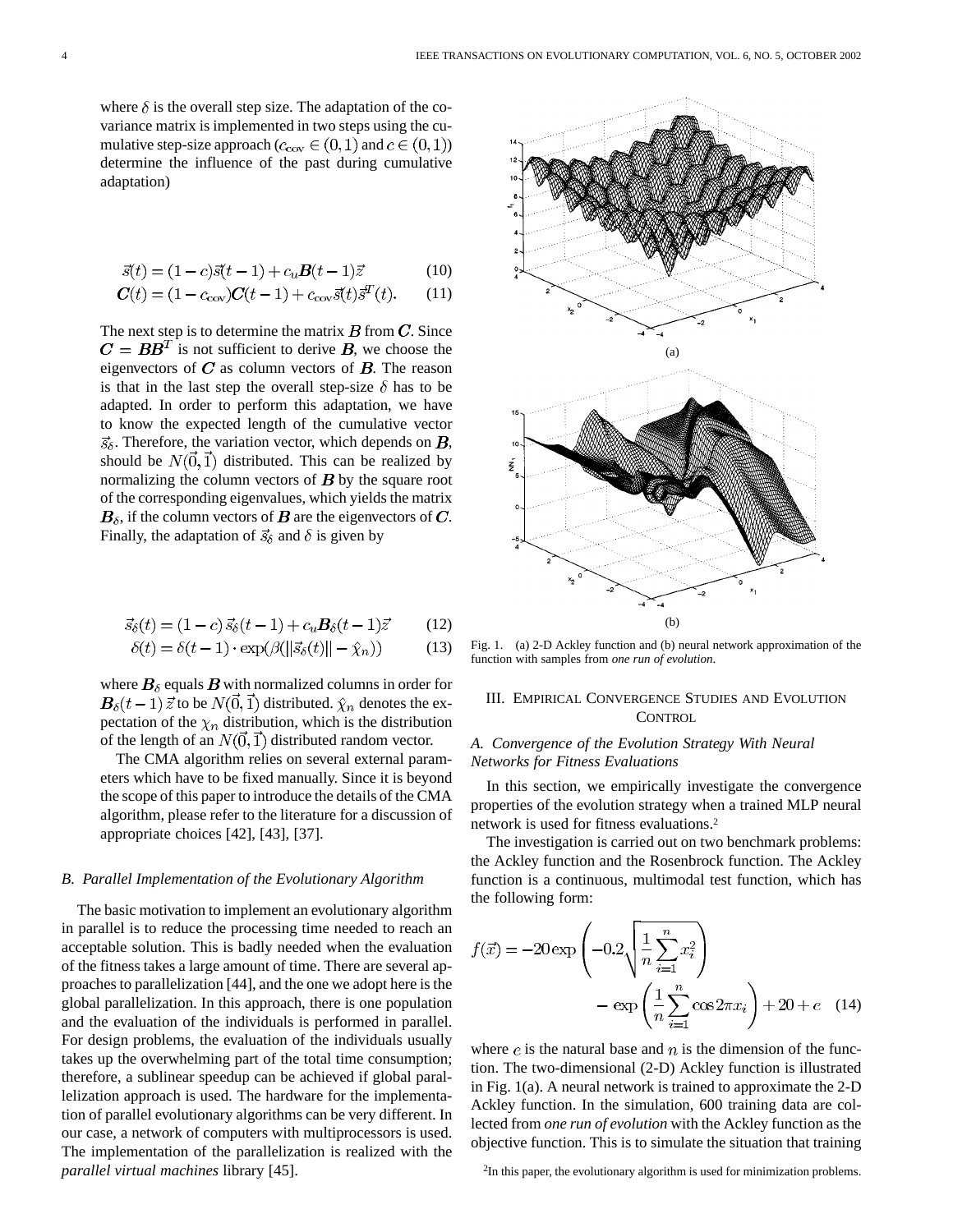data are only available from earlier optimization attempts in real-world applications. The MLP network used has one hidden layer with 20 nodes. The root-mean squared (rms) error on the training data is 0.20 and the input–output mapping is shown in Fig. 1(b). It can be seen that a false minimum exists at the right side of the surface, near  $(x_1, x_2) = (1, -4)$ . This can be ascribed to the poor distribution of the training samples. We deliberately use such samples to simulate the situation frequently encountered in practice, i.e., sparse and poorly distributed training data. Recall that for the problems we are discussing, data collection is expensive. If we run the evolutionary algorithm with this neural network model, the algorithm converges to the false minimum, which is an expected result.

To show that the problem we identified above is a general one, simulations are also conducted with the Rosenbrock function

$$
f(\vec{x}) = \sum_{i=1}^{n} \left[ 10 \left( x_i^2 - x_{i+1} \right)^2 + (x_i - 1.0)^2 \right] \tag{15}
$$

where  $n$  is the dimension of the function. For this function, the evolutionary algorithm is expected to easily find a near minimum. However, since the fitness function spans from thousands to zero, the mapping is more difficult to learn and in turn it will be more difficult to obtain the correct global minimum. The simulations are conducted for the 2-D case, the function is shown in Fig. 2(a). We generate 150 samples from *one run of evolution* with the 2-D Rosenbrock function, which is much smoother compared to the Ackley function.

The mapping learned by the neural network is given in Fig. 2(b). Comparing it with the true 2-D Rosenbrock function, it is seen that the left ramp of the 2-D Rosenbrock function becomes almost flat due to the poor distribution of the training data. No doubt, evolution with this neural network model is vulnerable to serious errors because the global minimum of this approximate model lies in the area where the true value is very large. Therefore, an evolutionary optimization based on such an approximate model will converge to the false minimum.

#### *B. Adding Random Samples*

One straightforward idea of dealing with the problem is to add some randomly generated samples for neural network training, first without considering the cost of data generation. In the simulation, 150 random samples are added to the original training data, both for the 2-D Ackley function and the 2-D Rosenbrock function. It is found that the neural networks are able to learn the main features of the functions and no false minima are present. This is confirmed by running the evolutionary algorithm with the neural network model as the fitness function, in which a near-optimum is found for both functions.

Unfortunately, adding random samples does not work for high-dimensional systems. To illustrate this, simulations are conducted with the 12-dimensional (12-D) Ackley function and the 12-D Rosenbrock function. In both cases, 450 randomly generated samples are added to 1000 training data. We only add 450 random samples just because in many real applications, it is impossible to collect sufficient data. Despite the neural networks having achieved a lower approximation error on



Fig. 2. (a) 2-D Rosenbrock function and (b) the neural network approximation of the 2-D Rosenbrock function with training data from one *run of evolution*.

the training data, incorrect convergence has occurred for both functions, which is shown in Fig. 3(a) and (b).

#### *C. Improvement of Convergence With Controlled Evolution*

In Section III-C, it was shown that using additional training samples is not effective for dealing with the problem of "incorrect" convergence of evolutionary algorithms with neural network models. Therefore, we introduce the concept of evolution control. Two methods are proposed.

- 1) *Controlled Individuals:* In this approach, part of the individuals  $(\eta)$  in the population ( $\lambda$  in total) are chosen and evaluated with the original fitness function. If the controlled individuals are chosen randomly, we call it the *random strategy*. If we choose the best  $\eta$  individuals as the controlled individuals, we call it the *best strategy*.
- 2) *Controlled Generations:* In this approach, the whole population of  $\eta$  generations will be evaluated with the original fitness function in every  $\lambda$  generations, where  $\eta \leq \lambda$ .

Furthermore, when controlled individuals or controlled generations are introduced, new training data are available. Therefore, online learning of the neural network will be applied to improve the approximation quality of the network model in the region of optimization and in turn to improve the convergence of the evolutionary algorithm.

We first investigate the individual-based methods for the 12-D Ackley function. To determine the number of individ-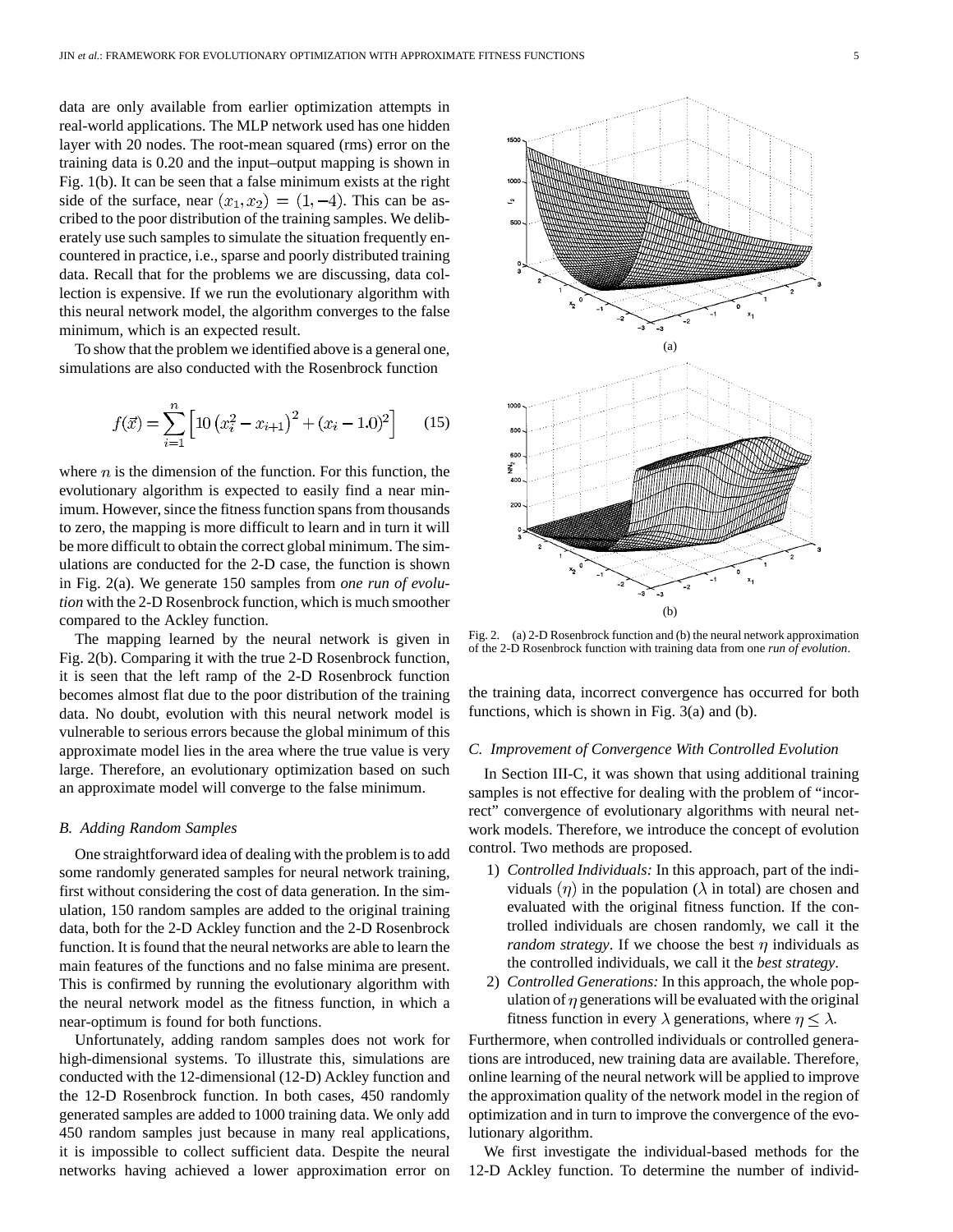

Fig. 3. Incorrect convergence of the evolutionary algorithm for: (a) 12-D Ackley function and (b) 12-D Rosenbrock function. Solid line: fitness value calculated using the neural network model. Dashed line: true fitness.

uals  $(\eta)$  that need to be evaluated using the original fitness function to guarantee correct convergence, different values of  $\eta = 1, 2, \ldots, 11$  are tested for both the *random strategy* and the *best strategy* for a  $(\mu, \lambda) = (3, 12)$ -ES. The best fitness found by the ES with the random strategy for different  $\eta$  is shown in Fig. 4(a) by the dashed line. Since both the neural network model and the original fitness function have been used for the fitness evaluation, the reported best fitness is verified using the original fitness function when the evolution process is completed. The verified best fitness is denoted by the solid line. All the results are averaged over ten runs and both the mean value and the standard deviation are shown in the figures. It can be seen that for the *random strategy*, correct convergence of the evolutionary algorithm is not achieved until  $\eta \geq 9$ . The result using the *best strategy* is better, as shown in Fig. 4(b). When four out of 12 individuals are evaluated with the original fitness function, the average value of the reported best fitness



Fig. 4. Convergence of ES with controlled individuals: (a) *random strategy* and (b) *best strategy*. Dashed line: the best fitness reported by the evolutionary algorithm. Solid line: the verified fitness value.

lies within the error bounds of the true fitness value. When  $\eta$  is larger than 7, the reported average best fitness agrees with the average true fitness value.

The results from the generation-based method are shown in Fig. 5(a), which are also averaged over ten different runs. In the figure, the  $x$  coordinate denotes the number of generations in which all the individuals are evaluated with the original fitness function in every 12 generations. For example, if  $\eta$  equals 8, then in every 12 generations, the original fitness function will be used in eight of the 12 generations. In this way, we are able to compare the results obtained in the generation-based method with the results in the individual-based strategies, because in both cases, the same  $\eta$  entails the same computational overhead. Notice that it is determined randomly in which  $\eta$  generations out of 12 generations the original function is used. It can be seen that a correct convergence has been achieved when  $\eta$  is larger than 6.

Once the original fitness function is used in evolution, new data are available and online learning can be implemented. In the following, we investigate in which way the algorithm can benefit, if these newly available data are used to train the neural network online. The result from generation-based evolution control with online learning is given in Fig. 5(b). The reported best fitness value is much closer to the true value compared to the case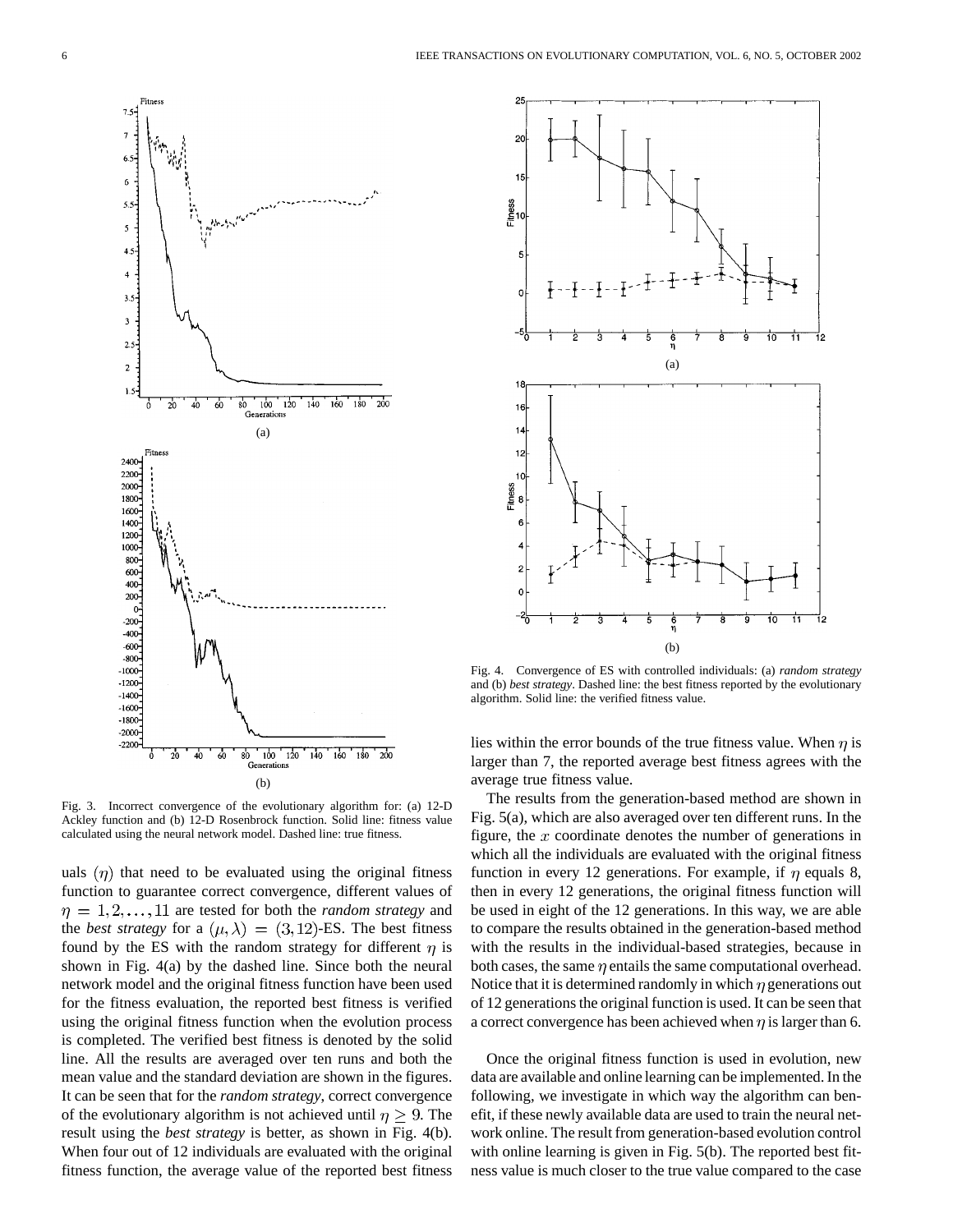

Fig. 5. Convergence of ES. Generation-based control (a) without and (b) with online learning. Dashed line: the best fitness reported by the evolutionary algorithm. Solid line: the verified fitness value.

where no online learning is implemented. Already for  $\eta \geq 5$ , the average values lie within the respective error bounds of the other values. When about 50% of the whole population is evaluated with the original fitness function, a good near-optimal or optimal solution has been found.

Similar results have been obtained for the 12-D Rosenbrock function using the individual-based evolution control. Fig. 6(a) shows the convergence of the evolutionary algorithm for different  $\eta$  values, where the *best strategy* is applied. It is seen that when  $\eta \geq 5$ , the algorithm converges to the correct fitness value. When online learning is introduced, the convergence properties are improved considerably and the resulting solution is near optimal when  $\eta \geq 5$  [see Fig. 6(b)]. In both cases, the results are based on an average of ten runs.

In the following, we briefly compare the convergence properties using the 12-D Ackley function for the different individual-based strategies. In Fig. 7, the solid line denotes the percentage of correct convergence when the *random strategy* is adopted, while the dashed and dotted lines represent the percentage of correct convergence when the *best strategy* is used and when online learning is applied. It is shown that the *best strategy* works much better than the *random strategy* and online learning can further improve the convergence properties.



Fig. 6. Convergence of ES for the Rosenbrock function (a) with *best strategy* and (b) with *best strategy* and online learning. Dashed line: the best fitness reported by the evolutionary algorithm. Solid line: the verified fitness value.



Fig. 7. Percentage of correct convergence. Solid line:*random strategy*. Dashed line: *best strategy*. Dotted-dashed line: *best strategy* with online learning.

#### IV. A FRAMEWORK FOR MANAGING APPROXIMATE MODELS

In this section, a framework for managing approximate models in evolutionary optimization will be suggested. Taking into account the fact that parallel evolutionary algorithms are often used for design optimization, the generation-based evolution control strategy is used in this framework.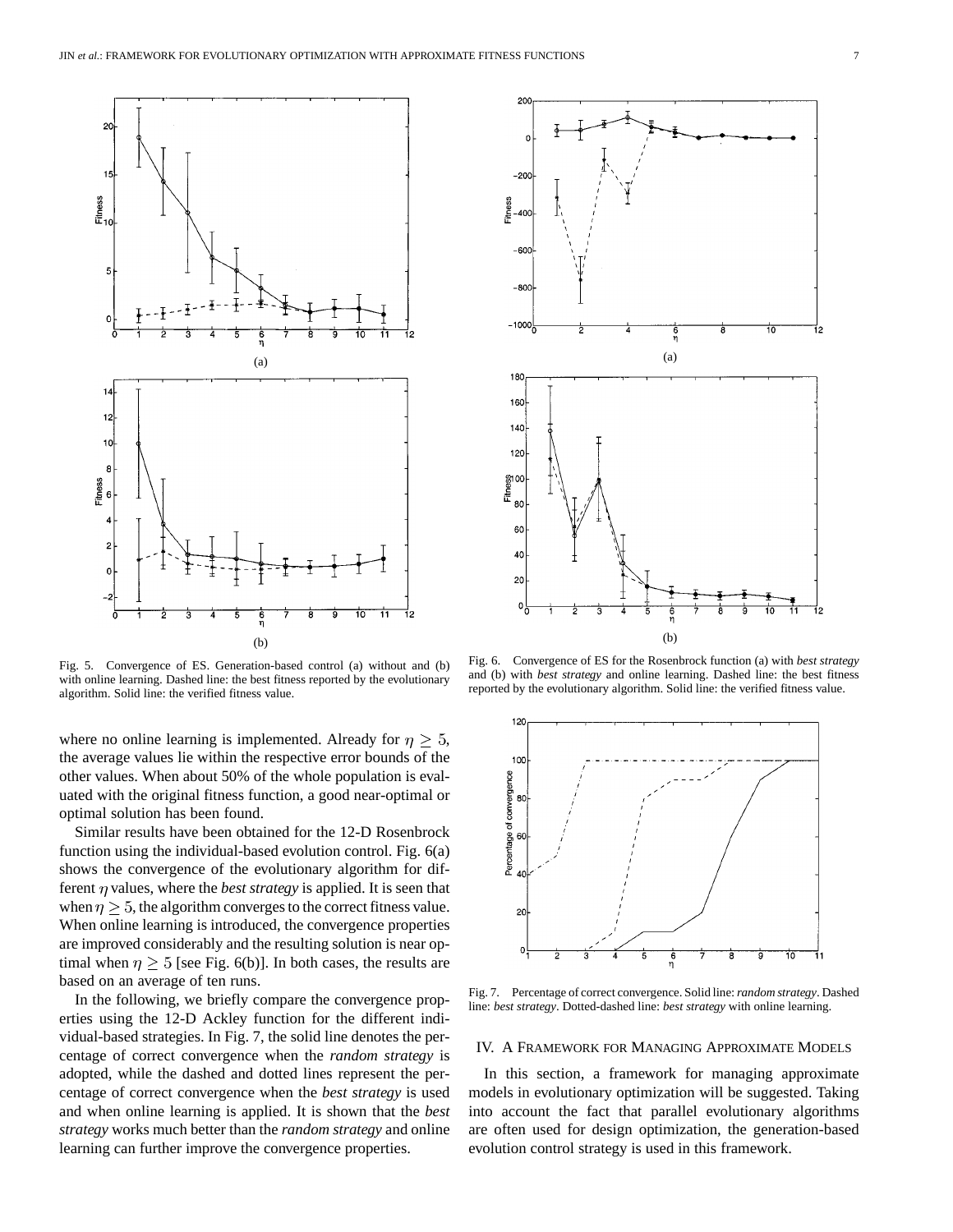#### *A. Generation-Based Evolution Control*

As suggested in Section III, generation-based evolution control is one of the approaches to guarantee the correct convergence of an evolutionary algorithm when the approximate fitness model has false minima. The idea behind the generationbased evolution control is that in every  $\lambda$  generations, there are  $\eta$ generations that will be controlled, where  $\eta \leq \lambda$ . It is shown in the last section that  $\eta$  should be about  $\lambda/2$  to ensure correct convergence when false global minima are present in the approximate model. However, an adaptive control frequency  $(\eta/\lambda)$  is desirable so that the use of the time-consuming original fitness function can be reduced as much as possible without affecting the correct convergence of the algorithm.

#### *B. Determination of Control Frequency*

It is intuitive that the higher the fidelity of the approximate model, the more often the fitness evaluation can be made using the model and the smaller  $\eta$  can be. However, it is very difficult to estimate the global fidelity of the approximate model. Thus, a local estimation of the model fidelity has to be used. This is feasible because the ES generally proceeds with small steps, i.e., with the normal distribution, small mutations are most likely. Therefore, we can use the current model error to estimate the local fidelity of the approximate model and then to determine the frequency at which the original fitness function is used and the approximate model is updated. In our case, the frequency is denoted by  $\eta/\lambda$ . When  $\lambda$  is fixed, the frequency is solely determined by  $\eta$ .

To get a proper  $\eta$ , heuristic fuzzy rules can be derived as follows:

#### If the model error is Large, then  $\eta$  is Large.

Since the rule system has only one input variable, the number of fuzzy rules in total equals the number of fuzzy subsets used for the input variable. For simplicity, the input–output mapping of the fuzzy system can be approximately expressed by

$$
\eta(k+1) = \eta_{\min} + \left\lfloor \frac{E(k)}{E_{\max}} \right\rfloor (\eta_{\max} - \eta_{\min}), \qquad (16)
$$

where  $|x|$  denotes the largest integer that is smaller than  $x, \eta_{\text{max}}$ is the maximal  $\eta$ ,  $\eta_{\text{max}} \leq \lambda$ , and  $\eta_{\text{min}}$  usually equals 1 so that the information on the model fidelity is always available.  $E_{\text{max}}$ is the allowed maximal model error and  $E(k)$  is the current model error estimation, and k denotes the kth cycle of  $\lambda$  generations. For convenience, we call every  $\lambda$  generations a *cycle*.

The estimation of the current model error is carried out before the next cycle begins. Suppose all the new data in the last  $\eta$ generations are valid (in aerodynamic design, some design may result in unstable fluid dynamics and therefore the data may be invalid) and the population size is P, then there will be  $\eta P$  data in total. Thus, the model error is estimated as follows:

$$
E(k) = \sqrt{\frac{1}{\eta P} \sum_{i=1}^{\eta P} (y(i) - y_{NN}(i))^2}
$$
 (17)

Fig. 8. Algorithm for evolutionary optimization with approximate models. **(AUTHOR: PLS. SUPPLY FIGURE)**

where  $y(i)$  is the true fitness value and  $y_{NN}(i)$  is the fitness calculated using a feedforward neural network model

$$
y_{NN} = \sum_{j=1}^{H} v_j \theta \left( \sum_{i=1}^{n} w_{ij} x_i \right) \tag{18}
$$

where  $H$  is the number of hidden nodes,  $n$  is the number of inputs,  $w_{ij}$  and  $v_j$  are the weights in the input layer and output layer, respectively, and  $\theta(\cdot)$  is the logistic function

$$
\theta(z) = \frac{1}{1 + e^{-z}}.\tag{19}
$$

The framework for evolutionary optimization with approximate models is shown in Fig. 8. Note that this framework of controlling and adapting the model and the model frequency is independent of the choice of the evolutionary algorithm and the type of the model. The only restriction is that the model can be adjusted online.

Recall that the fidelity of the model is estimated locally based on the error information from the last cycle. Therefore,  $\lambda$  should not be too large.

#### *C. Weighted Online Learning Using the Covariance Matrix*

An important issue in online learning is how to select new samples for network training to improve the model quality as much as possible. A simple way is to use all the new samples, or a certain number of the most recent data, if the neural network can learn all the data well. Unfortunately, in online learning, only a limited number of iterations of training are allowed to reduce the computation time.

Various methods for data selection in neural network training are available, and are usually termed as active learning [46]–[49]. However, each of these methods relies on sufficient data in order to employ methods from statistics. In the problem outlined in this paper, data are sparse and their collection is computationally expensive. At the same time, information about the topology of the search space and, even more importantly, about the direction of the search process is contained in the covariance matrix, which is adapted during the evolutionary process (see Section II). To exploit this information, we suggest using the shape of the normal distribution [(8)] to weight the newly generated samples. In this way, the neural network will put more emphasis on the data points that the ES will most probably visit in the next generation. Covariance-based weighted online learning is shown schematically for a 2-D search space in Fig. 9. The topology is represented by lines of equal fitness. The normal distribution is shown as the gray ellipsoid, the grayscale corresponds to the decreasing probability. The dashed lines highlight the search "corridor." The direction and the relative scale of the main axes are given by the covariance matrix. The lower two triangles denote data samples with large weights, and the top triangle denotes a data sample with a small weight. The samples marked with dots outside the search "corridor" will not be learned because the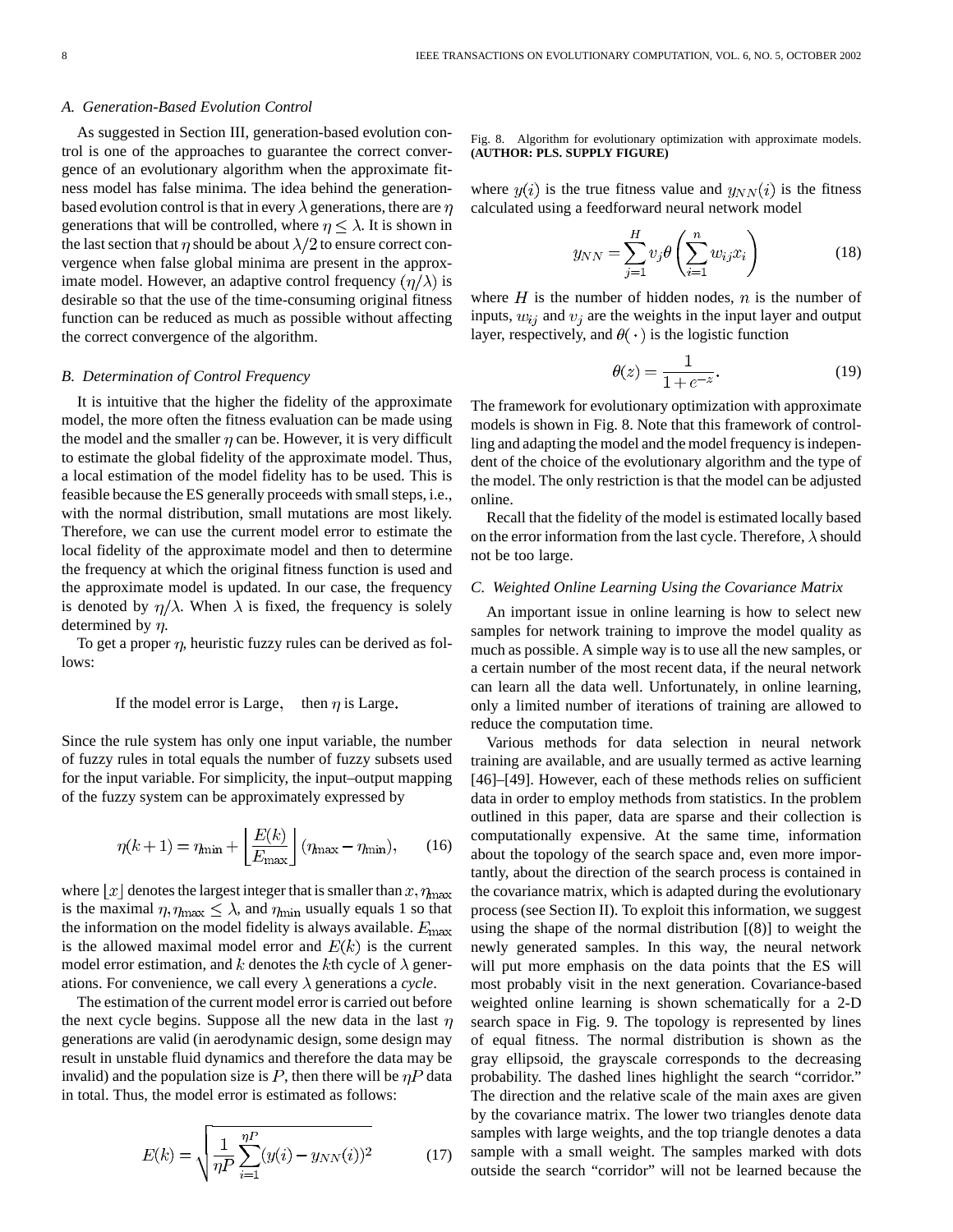

Fig. 9. Schematic outline of the covariance-based weighted online learning. Explanation provided in the main text.

weight will be smaller than a given threshold (see below). The sample denoted by a dot at the bottom of the figure will receive a relatively large weight albeit it is not in the direction toward the main optimum. This is due to the symmetry of the normal distribution.

Suppose there are  $N$  new samples in total, then the cost function for weighted learning is given by

$$
E = \frac{1}{N} \sum_{i=1}^{N} p(i) (y(i) - y_{NN}(i))^2
$$
 (20)

where  $p(i)$  is the weight for sample i, which is calculated from the covariance matrix

$$
p(i) = \exp\left(-\frac{1}{2}(\vec{x}(i) - \vec{x}_P)^T C^{-1}(\vec{x}(i) - \vec{x}_P)\right) \tag{21}
$$

where  $(\vec{x}(i), y(i))$  is the input–output pair to be learned,  $\vec{x}_P$  is a point in the current parent population to be referenced, usually the one represented by the best individual in the current population,  $C$  is the covariance matrix defined in (8) in Section II. If the parameter vector  $\vec{x}$  is close to the origin (zero), Eq. (21) can be approximated by

$$
p(i) = \exp\left(-\frac{1}{2}\vec{x}(i)^T C^{-1}\vec{x}(i)\right).
$$
 (22)

Before applying the weights to neural network learning, they need to be normalized

$$
p(i) = \frac{p(i)}{p_{\text{max}}}
$$
 (23)

where  $p_{\text{max}}$  is the maximal weight among  $p(i)$ ,  $i = 1, 2, ..., N$ . In this way, the neural network is able to learn the most important samples, and those with a weight smaller than a given threshold are discarded in learning.

#### V. NUMERICAL EXAMPLES

To verify the feasibility of the proposed approach to managing approximate models, numerical studies are carried out on the Ackley function, the Rosenbrock function, the Rastrigin function, and an aerodynamic design example.

#### *A. The 20-Dimensional (20-D) Ackley function. A (2, 12) evolution strategy with covariance Ackley Function*

The first experimental study is conducted on the 20-D Ackley function. A (2, 12) evolution strategy with covariance matrix adaptation is adopted. In the simulation,  $\lambda$  is set to 6,  $\eta_{\text{max}}$  is set to 4 and  $\eta_{\text{min}}$  to 1. The maximal number of generations is 300.

The results, including the best fitness and the number of calls of the original fitness function, are listed in Table I. The average best fitness over ten runs is 0.98 with a standard deviation of 0.41. The average number of generations that needs to be controlled within an evolution control cycle is 2.33. It is seen that the frequency at which the original fitness function needs to be called to guarantee correct convergence is much lower than 50% as suggested in Section III through the proper estimation of the model fidelity.

To show that we can benefit from the introduction of the approximate model, we implement the optimization without using the approximate model but with the same number of evaluations of the original function. In the ten runs, the average number of calls of the original fitness function is 1440, which corresponds to 122 generations for a population size of 12. Therefore, we conduct ten runs of the evolution with a maximal number of generations of 122, for which the results are presented in Table II.

The average best fitness resulting from the ten runs is 2.33. Comparing it with the average fitness using the approximate model with approximately the same computational overhead, the benefit of using the model becomes evident. Note, that we assume that the computational cost of the approximate model is negligible compared to that of the original fitness function.

In the above simulation, all new data are used for network training. In the following, we introduce the weighted learning based on the covariance matrix. In the simulation, it is found that the use of weighted learning should be introduced after the evolution process becomes relatively stable. This may be due to the fact that at the beginning of the evolution, the information obtained by the evolutionary algorithm is still inaccurate; the covariance matrix is not adapted yet to the topology of the search space. The results are presented in Table III.

Notice that in ten runs, the best fitness on average is further improved, while the average number of calls of the original function remains approximately the same (fewer than 4 generations in total). The standard deviation is 0.32 for the best fitness and 77.8 for the number of calls.

#### *B. The 20-D Rosenbrock Function*

Simulations are also carried out on the 20-D Rosenbrock function. As for the Ackley function, simulations are carried out for three different cases, namely, evolution using both the approximate model and the original model (Table IV, evolution using the original model only (Table V), and evolution with a combination of the approximate model and the original model with weighted learning (Table VI).

When the generation-based evolution control is used, the average best fitness is 35.5 with a standard deviation of 10.5 over ten runs. Over ten runs, 865 calls of the original function are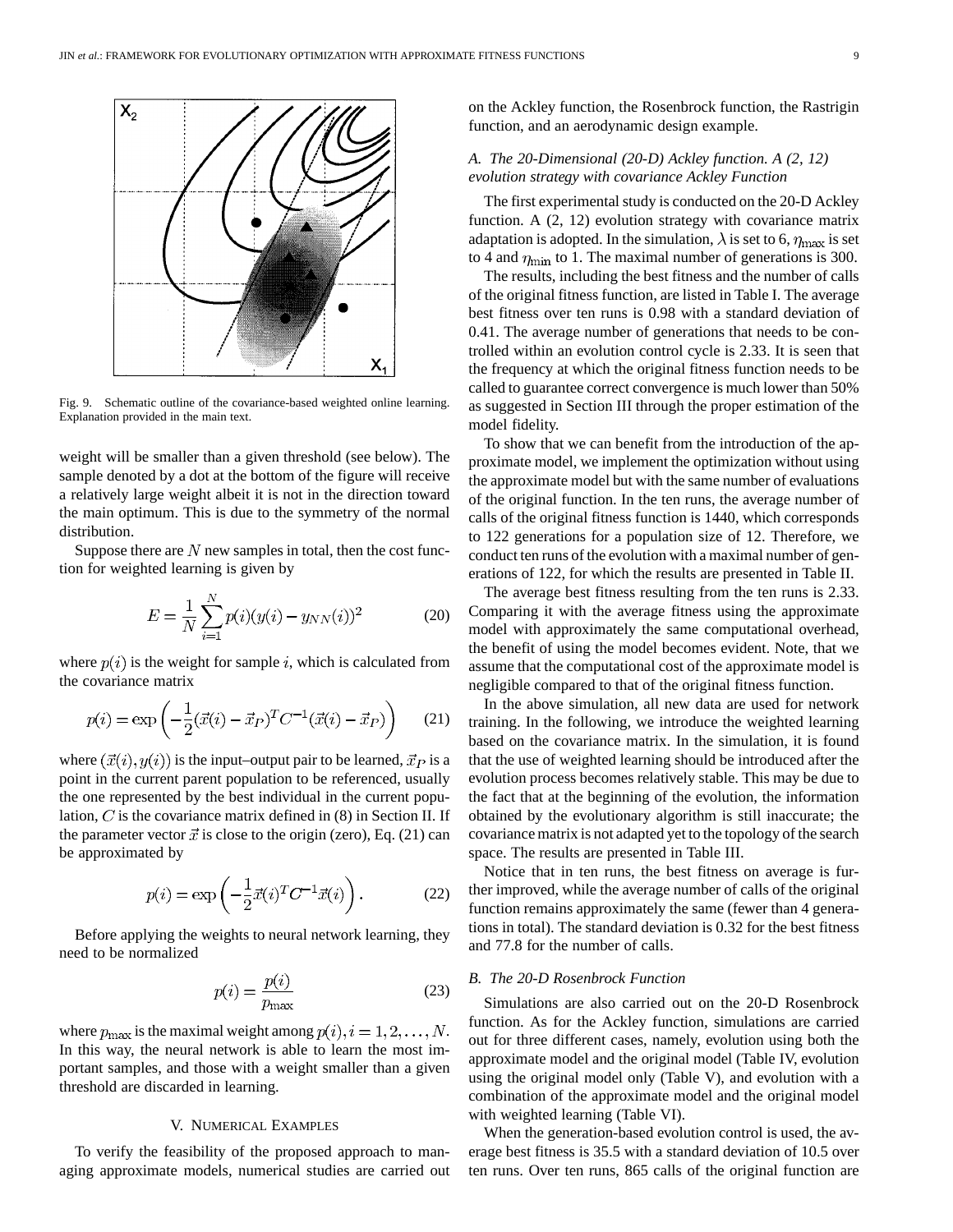| Run No.          |      |      |      |                     |      |      |         |      |      |               | Average |
|------------------|------|------|------|---------------------|------|------|---------|------|------|---------------|---------|
| Best fitness     | 0.85 | 1.58 | 0.99 | $2^{\circ}$<br>ل کل | 0.96 | 0.58 | $.52\,$ | U.Ə. |      | $_{\rm 0.32}$ | 0.98    |
| Number of calls. | 1284 | .428 | 1524 | 1512                | 1404 | 1632 | 1416    | 1380 | 1344 | .476          | 1440    |

TABLE I GENERATION-BASED EVOLUTION CONTROL

TABLE II EVOLUTION WITH THE ORIGINAL FUNCTION ONLY

| No.                           |      |      |          |      |      |      |                  |      |      |     | verage |
|-------------------------------|------|------|----------|------|------|------|------------------|------|------|-----|--------|
| $_{\rm Best}$<br>htness       | 5.90 | U. 1 | $1.60 -$ | 3.70 | 1.60 | 3.90 | 2.20<br>$\Omega$ | 1.40 | - 50 | .40 | 2.33   |
| - 77<br>Number<br>calls<br>∩t | 1440 | 440  | 1440     | .440 | 1440 | 1440 | 440              | -440 | 1440 | 440 | .440   |

TABLE III GENERATION-BASED EVOLUTION CONTROL WITH WEIGHTED ONLINE LEARNING

| No.                                  |           |      |      |            |      |      |      |      |      |              | Average |
|--------------------------------------|-----------|------|------|------------|------|------|------|------|------|--------------|---------|
| $_{\rm Best}$<br>$_\mathrm{fitness}$ | $_{0.61}$ | .43  | 0.65 | 75<br>ບ.ເປ | 1.07 | 0.98 | 0.46 | 1.07 | 49   | 0.57<br>U.D. |         |
| calls<br>Number<br>ΩŤ                | 416       | .428 | 1476 | 1380       | 1488 | 1488 | 1632 | 1428 | 1512 | 1584         | 1483    |

TABLE IV GENERATION-BASED EVOLUTION CONTROL

| No.                                          |      |           | ບ                                |           |                  |      |      |      |                     | ∸∿   | verage |
|----------------------------------------------|------|-----------|----------------------------------|-----------|------------------|------|------|------|---------------------|------|--------|
| ÷.<br>$\sqrt{ }$<br>$_{\rm Best}$<br>Fitness | 28.8 | $\Lambda$ | $\Omega$<br>$^{\circ}$<br>ن. د ن | 26.7<br>- | 28.0<br>$\Omega$ | 52.5 | 36.6 | 26.7 | <b>FO F</b><br>აა.ა | 28.4 | 35.5   |
| calls<br>Number.<br>οt                       | 924  | 732       | 828                              | 792       | 948              | 804  | 744  | 1176 | 804                 | 900  | 865    |

TABLE V EVOLUTION WITH THE ORIGINAL FUNCTION ONLY

| No.                 |       |      |       |       |       |      |       |       |       |       | Average |
|---------------------|-------|------|-------|-------|-------|------|-------|-------|-------|-------|---------|
| <b>Best Fitness</b> | 733.0 | 56.9 | 124.8 | 161.5 | 225.8 | 44.9 | 149.8 | 343.7 | -<br> | 160.7 | 207.3   |
| Number of calls     | 876   | 876  | 876   | 876   | 876   | 876  | 876   | 876   | 876   | 876   | 876     |

TABLE VI GENERATION-BASED CONTROL WITH WEIGHTED ONLINE LEARNING

| No.                 |      |      |              |                   |      |      |      |      |      |      | Average |
|---------------------|------|------|--------------|-------------------|------|------|------|------|------|------|---------|
| <b>Best Fitness</b> | 20.6 | 23.9 | 99 Q<br>44.9 | 16.7<br>-<br>---- | 25.2 | 18.1 | 36.0 | 56.8 | 38.0 | 22.5 | 28.1    |
| Number of calls     | 996  | 948  | 936          | 900               | 960  | 960  | 876  | 1164 | 852  | 888  | 948     |

made on average in 200 generations. Since 865 calls equal approximately 73 generations with a population size of 12, we then run the evolution for 73 generations with the original function only.

The average best fitness is 207.3 with a standard deviation of 204.7. Therefore, a much better result has been achieved with the help of the approximate model. Finally, we introduce the weighted online learning. The average best fitness is 28.1 with a standard deviation of 12.3, again better than the results without weighted online learning. We notice that additional 83 calls of the original function are needed in this case, which corresponds to seven generations. Therefore, we conduct another ten runs with 100 generations using the original fitness function only and the average best fitness is 87.4.

#### *C. The 10-D Rastrigin's Function*

The  $n$ -dimensional Rastrigin function is a multimodal test function, which has been studied in both [30] and [14]:

$$
f(\vec{x}) = \sum_{i=1}^{n} \left[ x_i^2 - 10\cos(2\pi x_i) + 10 \right].
$$
 (24)

Similar to [30], all variables are restricted to  $[-2, 2]$  and the number of fitness evaluations is limited to 1000 in optimization. When only the original fitness function is used, the average best fitness is 12.7 with a standard deviation of 3.89 over ten runs. Then, an approximate model is used together with the original fitness function in optimization. The average best fitness is 1.1 with a standard deviation of 1.96.

#### *D. Aerodynamic Design Optimization*

One of the main difficulties in aerodynamic design optimization is the tremendous time consumption in quality evaluation. Generally, a 2-D or three-dimensional (3-D) Navier–Stokes solver with a turbulence model is used for computing the fluid dynamics, which usually takes hours of CPU time to get a solution.

The objective of the optimization in our study is to maximize the efficiency of a turbine blade and to minimize the bias of the outflow angle from a prescribed value. The maximization of efficiency is realized by the minimization of the pressure loss. In addition, mechanical constraints must be satisfied concerning stability and manufacturing. In order to describe the 2-D cross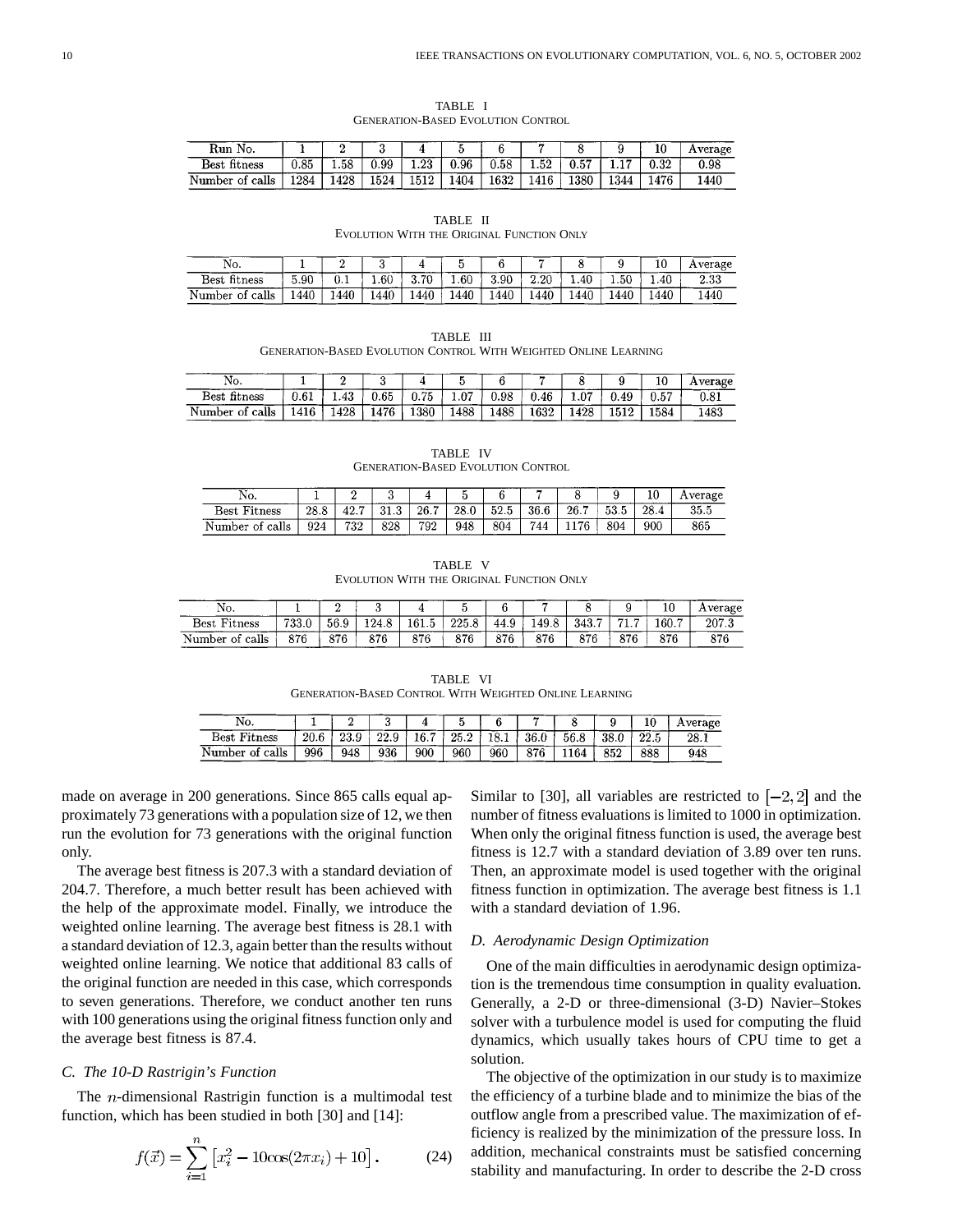

Fig. 10. Gas turbine blade constructed with a B-spline.



Fig. 11. Blade optimization with approximate models: (a) pressure loss and (b) outflow angle.

section of the airfoil, a spline encoding based on the nonuniform rational B splines [50] is used. The spline is constructed from a set of N 4-dimensional (4-D) control points  $(x, y, z, w)$  that define the control polygon, where  $x, y, z$  are the 3-D coordinates and  $w$  is a weight for the point. A 2-D cross section is obtained by setting the  $z$ -coordinate to zero. To minimize the dimension of the search space the weights of the control points are fixed so that the representation used is a regular B-spline in this example. Therefore, every control point is described by only two



Fig. 12. Adaptation of the evolution control frequency.



Fig. 13. Number of fitness evaluations versus the number of calls of the Navier–Stokes solver.

parameters, i.e., the  $x$  and  $y$  coordinate of the point. Fig. 10 illustrates a blade (solid line) that is generated by a spline with seven control points. The dotted line shows the corresponding control polygon.

The population is initialized with a given blade to reduce the computation time. Two neural network models are used to approximate the pressure loss and the outflow angle, respectively. During online learning, no weighting information from the evolution strategy is used.

The target of optimization is to minimize the pressure loss while maintaining the outflow angle at  $69.7^\circ$ . At the same time, the thickness of the blade should not be smaller than a prescribed value. The development of the pressure loss and the outflow angle during the evolution process are shown in Fig. 11. After about 130 generations, the evolutionary optimization has converged, resulting in a minimal pressure loss of 0.117 and an outflow angle of 69.71. The change of the control frequency during the optimization is shown in Fig. 12. It is clearly shown that the evolution control frequency is adapted to the quality of the approximate model. In the beginning, since the model quality is still low, the use of the maximal control frequency (four of six generations are controlled) is necessary. With the increase of available new training data, the model quality improves. Finally, only two of the six generations need to be controlled. The number of fitness evaluations versus the number of calls of the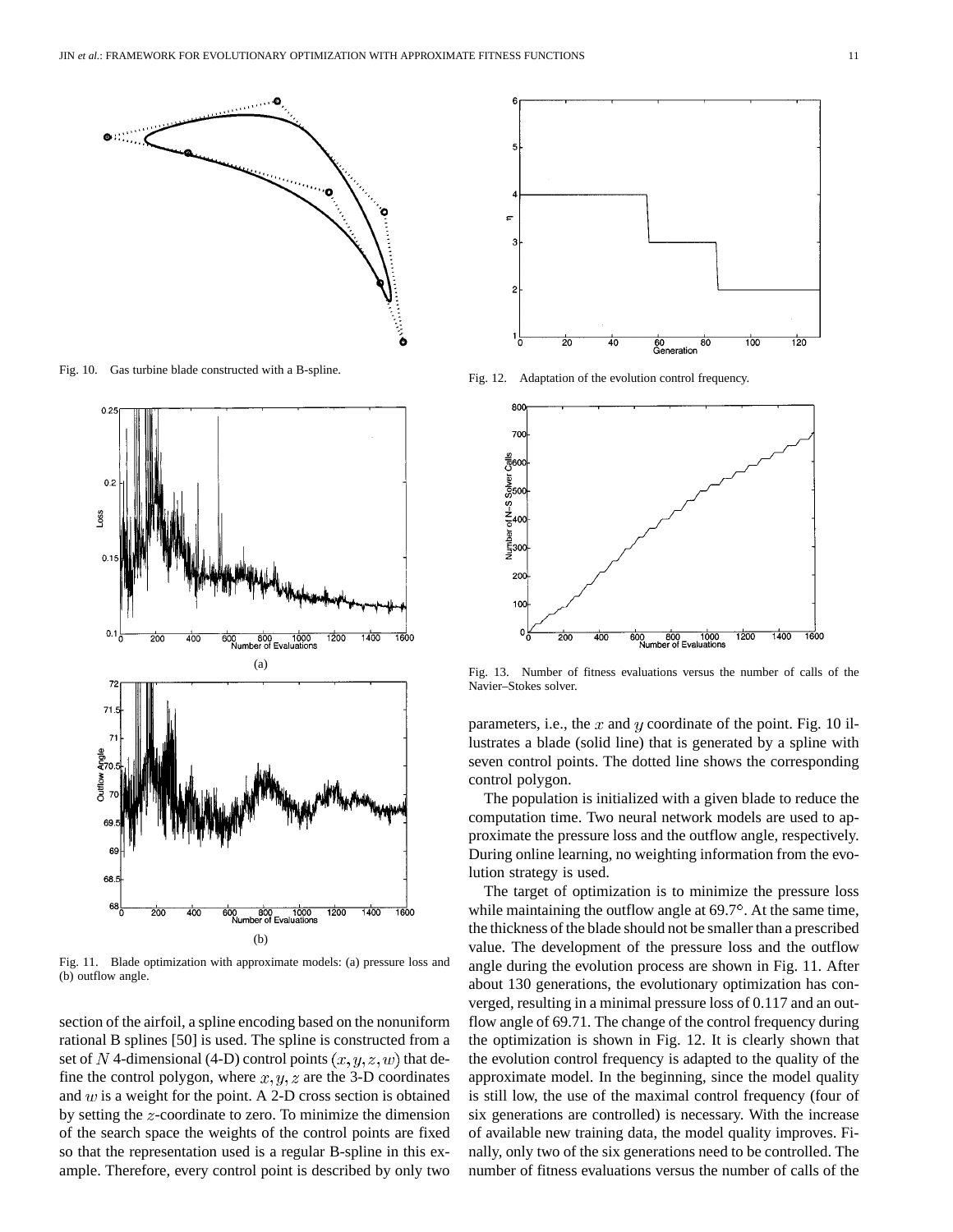Navier–Stokes solver is shown in Fig. 13. It is found that in 1596 fitness evaluations, the Navier–Stokes solver has been called only 702 times, which is approximately 59 generations if the population size is 12. In this run, the weighted learning has not been introduced.

For comparison, the evolutionary algorithm has been run for 60 generations without the approximate models. The results are shown in Fig. 14. It can easily be seen that the evolution process has not converged yet. At the end of the run, the outflow angle is much smaller than the desired value (ranging from 68.6 to 69.4). Thus, the benefit of the use of the approximate models is evident.

We have also run the evolutionary optimization with approximate models and weighted learning. It is found that the introduction of weighted learning has no significant influence on the results. Fig. 15 shows the weights for all new samples generated during the optimization. Although the relative importance of the online generated samples seems very reasonable, the difference between the maximal and the minimal weights is minor, which makes it difficult to excise a significant influence on the learning process. The minimal difference between the weights can be partly ascribed to the very small mutation step-sizes  $(\sigma^2 \leq 0.0005)$  used in the evolution strategy. In the design optimization described here, the mutation step-sizes nearly always adapt to very small values, since only small variations of the blade geometry are advantageous. The combination of small step-sizes and small selected variations results in negligible differences. To produce significantly different weights, the variations  $|\vec{x}(i) - \vec{x}_P|$  should be in the order of  $(1/\sqrt{N})\sigma$ . Fortunately, the weighted online learning is never harmful to the optimization process, and thus it is not important whether we know beforehand if the relation is fulfilled or not. In the worst case, no improvement will be visible.

#### VI. CONCLUSION

Based on the empirical convergence studies on two benchmark problems, individual- and generation-based evolution control is suggested to ensure the correct convergence of an evolutionary algorithm for optimization using an approximate fitness function. A framework for managing the approximate model with the generation-based evolution control is proposed. It estimates the local model fidelity for adjusting the frequency at which the original function is called and the approximate model is updated. This reduces the number of calls of the original computationally expensive function and maintains correct convergence. To improve online learning of the neural networks, information from the covariance matrix of the ES is used for weighted online learning of the new samples. However, the success of the weighted learning method depends on the amount of information contained in the covariance matrix. Furthermore, the relation between the variances of the mutation distribution and the selected steps must fulfill certain requirements to result in significantly different weights.

Results on both benchmark problems and an application example show that the proposed framework is very promising in that it is able to come up with a good solution whilst reducing



Fig. 14. Blade optimization without approximate models: (a) pressure loss and (b) outflow angle.



Fig. 15. Weighting of the new samples.

the computation time. This framework is currently under further investigation for 3-D design optimization.

#### ACKNOWLEDGMENT

The authors thank D. B. Fogel and anonymous reviewers for their valuable comments and helpful suggestions, which improved the presentation of the paper greatly. The authors are also grateful to E. Körner and W. von Seelen for their support, T.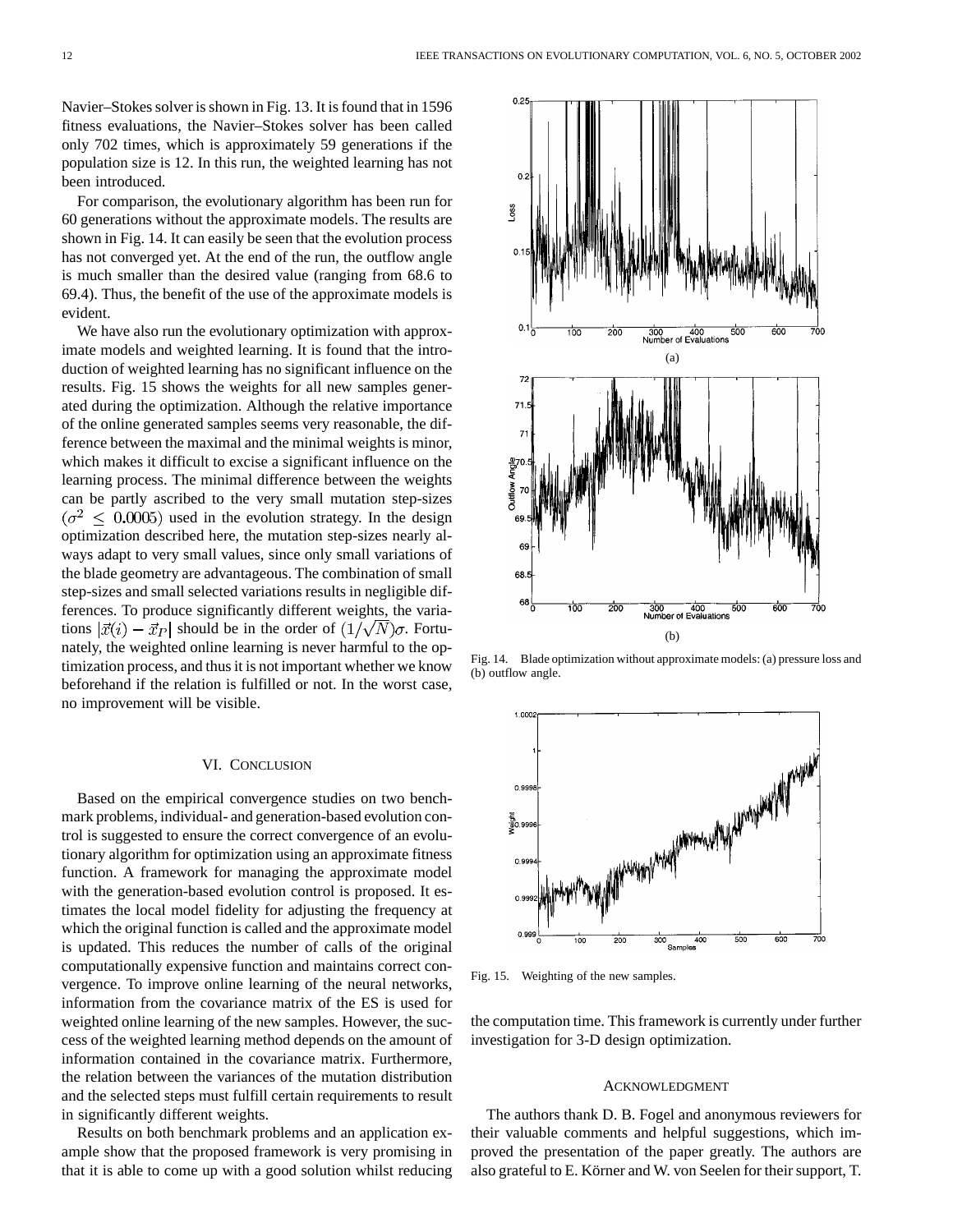Arima for providing the fluid-dynamics flow solver, T. Sonoda and T. Arima for stimulating discussions on the topic of design optimization, and M. Hasenjäger for proofreading of the manuscript.

#### **REFERENCES**

- [1] D. D. Goldberg, K. Deb, and J. Clark, "Genetic algorithms, noise, and the sizing of the populations," *Complex Syst.*, vol. 6, 1992.
- [2] C. A. Coello Coello, "An updated survey of evolutionary multiobjective optimization techniques: State of art and future trends," in *Proc. 1999 Congress on Evolutionary Computation*, 1999, pp. 3–13.
- [3] P. Hajela and J. Lee, "Genetic algorithms in multidisciplinary rotor blade design," presented at the Proceedings of 36th Conf. Structures, Structural Dynamics, and Material , New Orleans, LA, 1998.
- [4] M. Olhofer, T. Arima, T. Sonoda, and B. Sendhoff, "Optimization of a stator blade used in a transonic compressor cascade with evolution strategies. In I. C. Parmee, editor," in *Adaptive Computing in Design and Manufacture (ASDM)* New York, 2000, pp. 45–54.
- [5] **(AU: PLS. SUPPLY PAGES)** A. Stocia, G. Klimeck, C. Salazar-Lazaro, D. Keymeulen, and A. Thakoor, "Evolutionary design of electronic devices and circuits," in *Proc. 1999 Congress on Evolutionary Computation*, July 1999.
- [6] J. Knowles and D. Corne, "Heuristics for evolutionary off-line routing in telecommunications betworks," in *Proc. Genetic and Evolutionary Computation Conf.*, Las Vegas, NV, July 2000, pp. 574–581.
- [7] E. K. Burke and A. J. Smith, "A multi-stage approach for the thermal generator maintenance sheduling problem," in *Proc. 1999 Congress Evolutionary Computation*, vol. 2, July 1999, pp. 1085–1092.
- [8] H. Takagi, "Interactive evolutionary computation," in *Proc. 5th Int. Conf. Soft Computing and Information/Intelligent Systems*, Oct. 1998, pp. 41–50.
- [9] K. Sims, "Artificial evolution for computer graphics," *Comput. Graph.*, vol. 25, no. 4, pp. 319–328, 1991.
- [10] J. A. Biles, "Genjam: A genetic algorithm for generating jazz solos," in *Proc. Int. Computer Music Conf.*, 1994, pp. 131–137.
- [11] T. Masui, "Graphic object layout with interactive genetic algorithms," *Proc. IEEE Workshop Visual Languages*, pp. 74–80, 1992.
- [12] B. Johanson and R. Poli, "GP-music: An interactice genetic programming system for music generation with automated fitness raters," in *Proc. 3rd Ann. Conf. Genetic Programming*, J. R. Koza, W. Banzhaf, K. Chellapilla, K. Deb, M. Dorigo, D. B. Fogel, M. H. Garzon, D. E. Goldberg, H. Iba, and R. Riolo, Eds., 1998, pp. 181–186.
- [13] W. E. Hart and R. K. Belew, "Optimization with genetic algorithm hybrids that use local search," in *Adaptive Individuals in Evolving Populations: Models and Algorithms*, R. K. Belew and M. Mitchell, Eds. Reading, MA: Addison-Wesley, 1996, pp. 483–496.
- [14] K.-H. Liang, X. Yao, and C. Newton, "Evolutionary search of approximated n-dimensional landscape," *Int. J. Knowledge-Based Intell. Eng. Syst.*, vol. 4, no. 3, pp. 172–183, 2000.
- [15] R. Myers and D. Montgomery, *Response Surface Methodology*. New York: Wiley, 1995.
- [16] J. Sacks, W. J. Welch, T. J. Michell, and H. P. Wynn, "Design and analysis of computer experiments," *Statist. Sci.*, vol. 4, pp. 409–435, 1989.
- [17] J. Bartelemy and R. T. Haftka, "Approximation concepts for optimum structural design—A review," *Struc. Optimiz.*, vol. 5, pp. 129–144, 1993.
- [18] W. Carpenter and J. Barthelemy, "A comparison of polynomial approximations and artificial neural nets as response surfaces," *Struc. Optimiz.*, vol. 5, pp. 166–174, 1993.
- [19] W. Shyy, P. K. Tucker, and R. Vaidyanathan, "Response surface and neural network techniques for rocket engine injector optimization," AIAA, Tech. Rep., 1999.
- [20] T. Simpson, T. Mauery, J. Korte, and F. Mistree, "Comparison of response surface and Kriging models for multidiscilinary design optimization," AIAA, Tech. Rep., 1998.
- [21] Y. Jin, M. Olhofer, and B. Sendhoff, "On evolutionary optimization with approximate fitness functions," in *Proc. Genetic and Evolutionary Computation Conf.*, 2000, pp. 786–792.
- [22] J. Dennis and V. Torczon, "Managing approximate models in optimization," in *Multidisciplinary Design Optimization: State-of-the-Art*, N. Alexandrov and M. Hussani, Eds. Philadelphia, PA: SIAM, 1997, pp. 330–347.
- [23] J. More, "Recent developments in algorithms and software for trust region methods," in *Mathematical Programming, the State of the Art*, A. Bachem, M. Grotschel, and G. Korte, Eds. Berlin, Germany: Springer, 1983.
- [24] H. Schramm and J. Zowe, "A version of the bundle idea for minimizing a nonsmooth function: Conceptual idea, convergence analysis," *SIAM J. Optimiz.*, vol. 2, 1992.
- [25] A. J. Brooker, J. Dennis, P. D. Frank, D. B. Serafini, V. Torczon, and M. Trosset, "A rigorous framework for optimization of expensive functions by surrogates," *Struc. Optimiz.*, vol. 17, pp. 1–13, 1998.
- [26] B. Dunham, D. Fridshal, R. Fridshal, and J. H. North, "Design by natural selection," *Synthese*, vol. 15, pp. 254–259, 1963.
- [27] J. Redmond and G. Parker, "Actuator placement based on reachable set optimization for expected disturbance," *J. Optimiz. Theory Applic.*, vol. 90, no. 2, pp. 279–300, Aug. 1996.
- [28] S. Pierret, "Turbomachinery blade design using a Navier-Stokes solver and artificial neural network," *ASME J. Turbomach.*, vol. 121, no. 3, pp. 326–332, 1999.
- [29] A. Ratle, "Accelerating the convergence of evolutionary algorithms by fitness landscape approximation," in *Parallel Problem Solving from Nature*, A. Eiben, Th. Bäck, M. Schoenauer, and H.-P. Schwefel, Eds. Piscataway, NJ: IEEE Press, 1998, vol. V, pp. 87–96.
- [30]  $\rightarrow$  "Optimal sampling strategies for learning a fitness model," in *Proc. 1999 Congress Evolutionary Computation*, vol. 3, July 1999, pp. 2078–2085.
- [31] L. Bull, "On model-based evolutionary computation," *Soft Comput.*, vol. 3, pp. 76–82, 1999.
- [32] S. Kauffman, *The Origins of Order: Self Organization and Selection in Evolution*. Oxford, U.K.: Oxford Univ. Press, 1993.
- [33] D. E. Grierson and W. H. Pak, "Optimal sizing, geometrical and topological design using a genetic algorithm," *Struc. Optimiz.*, vol. 6, no. 3, pp. 151–159, 1993.
- [34] M. El-Beltagy, P. Nair, and A. Keane, "Metamodeling techniques for evolutionary optimization of expensive problems: Promises and limitations," in *Proc. Genetic and Evolutionary Computation Conf.*, W. Banzhaf, J. Daida, A. Eiben, M. Gazon, V. Honavar, M. Jakiela, and R. Smith, Eds., 1999, pp. 196–203.
- [35] D. H. Ackley, *A Connectionist Machine for Genetic Hillclimbing*. Boston, MA: Kluwer, 1987.
- [36] H. H. Rosenbrock, "An automatic method for finding the greatest or least value of a function," *Comput. J.*, vol. 3, no. 3, pp. 175–184, 1960.
- [37] N. Hanse and A. Ostermier, "Completely derandomized self-adaptation in evolution strategies," *Evolut. Comput.*, vol. 9, no. 2, pp. 159–196, 2001.
- [38] D. B. Fogel, *Evolutionary Computation: Toward a New Philosophy of Machine Intelligence*. Piscataway, NJ: IEEE Press, 1995.
- [39] **(AU: PLS. SUPPLY PAGES)** T. Bergener, C. Bruckhoff, and C. Igel, "Evolutionary parameter optimization for visual obstacle detection," in *Proc. Advanced Concepts for Intelligent Vision Systems (ACIVS99)*, 1999.
- [40] Th. Bäck, *Evolutionary Algorithms in Theory and Practice*. Oxford, U.K.: Oxford Univ. Press, 1996.
- [41] A. Ostermeier, "A derandomized approach to self adaptation of evolution strategies," *Evolut. Comput.*, vol. 2, no. 4, pp. 369–380, 1994.
- [42] N. Hansen and A. Ostermeier, "Adapting arbitrary normal mutation distributions in evolution strategies: The covariance matrix adaption," *Proc. 1996 IEEE Int. Conf. Evolutionary Computation*, pp. 312–317, 1996.
- [43] M. Kreutz, B. Sendhoff, and Ch. Igel. (1999, Mar.) EALib: A C++ Class Library for Evolutionary Algorithms. Institute für Neuroinformatik, Ruhr-Universität Bochum, Bochum, Germany, 1.4 ed.. [Online]. Available: www.neuroinformatik.ruhr-unibochum.de/PROJECTS/SONN/Software/software.html
- [44] E. Cantu-Paz, "A Summary of Research on Parallel Genetic Algorithms,", Tech. Rep. 95007, IlliGal Rep., 1995.
- [45] A. Geist, A. Beguellin, J. Dongarra, W. Jiang, R. Manchek, and V. Sunderam, *Parallel Virtual Machine: A Guide to Networked and Parallel Computing*. Cambridge, MA: MIT Press, 1994.
- [46] D. MacKay, "Information-based objective functions for active data selection," *Neural Comput.*, vol. 4, no. 4, pp. 305–318, 1992.
- [47] **(AU: PLS. SUPPLY PAGES AND VOLUME)** S. Vijayakumar and H. Ogawa, "Improving generalization ability through active learning," *Neural Comput.*, 1998.
- [48] M. Plutowski and H. White, "Selecting concise training sets from clean data," *IEEE Trans. Neural Networks*, vol. 4, pp. 305–318, 1993.
- [49] F. Kenji, "Statistical active learning in multilayer perceptrons," *IEEE Trans. Neural Networks*, vol. 11, pp. 16–26, 2000.